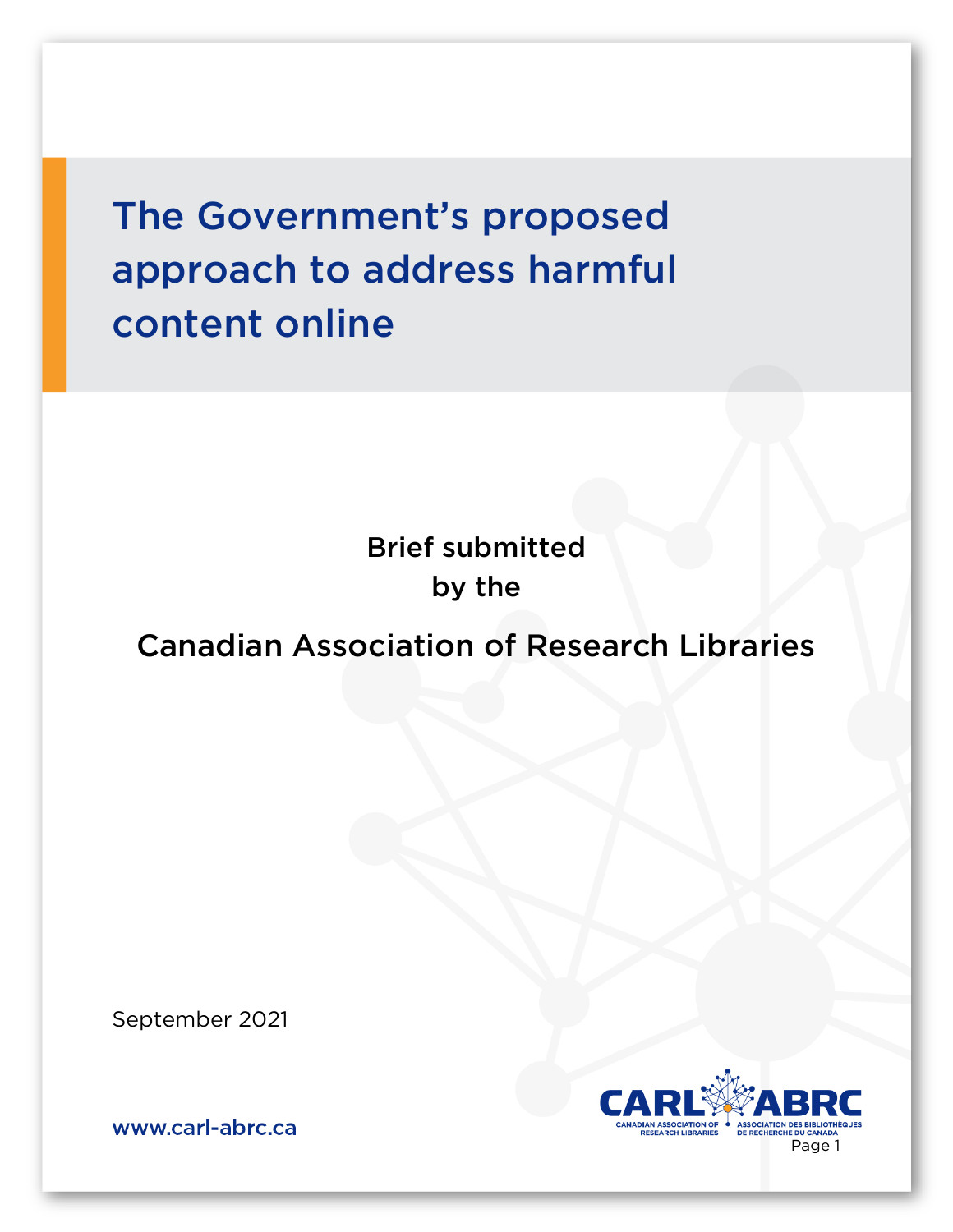# Table of Contents

| Approaches for combating online harm and misinformation that would not require |                                                                           |  |  |
|--------------------------------------------------------------------------------|---------------------------------------------------------------------------|--|--|
|                                                                                |                                                                           |  |  |
|                                                                                |                                                                           |  |  |
|                                                                                |                                                                           |  |  |
|                                                                                |                                                                           |  |  |
|                                                                                |                                                                           |  |  |
|                                                                                |                                                                           |  |  |
| 5.                                                                             |                                                                           |  |  |
|                                                                                | 6. Potential impact of new regulators and dependance on law enforcement 8 |  |  |
|                                                                                |                                                                           |  |  |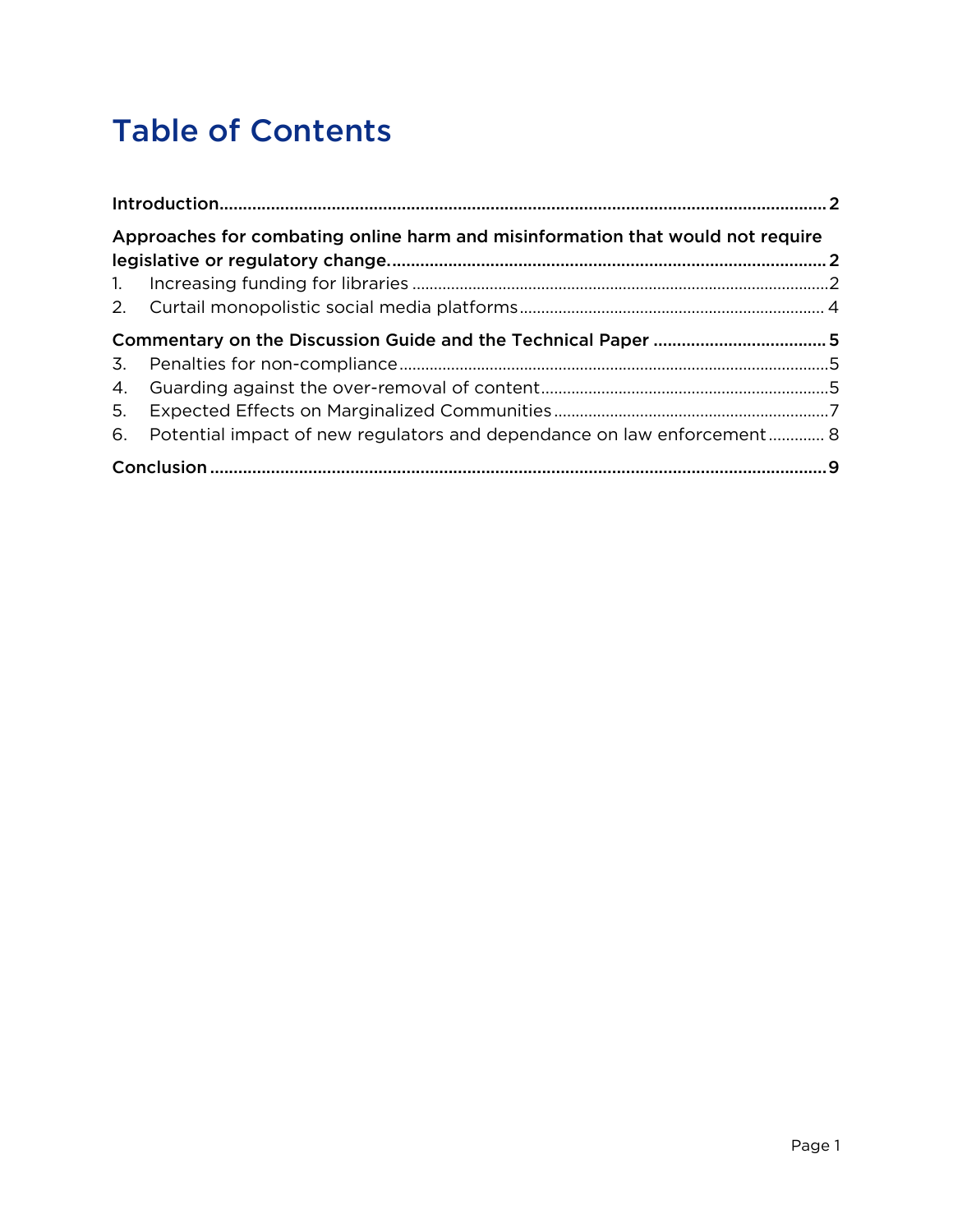### <span id="page-2-0"></span>Introduction

The Canadian Association of Research Libraries (CARL) would like to thank the Government of Canada for consulting with Canadians on the Government's proposed approach to regulating social media and combating harmful content online. The information provided in this brief reflects many of CARL's positions already submitted to governments in our Brief to the Federal Government on Access to Information Review<sup>[1](#page-2-3)</sup>, Brief to the Ontario Government's consultation Trustworthy Artificial Intelligence (AI) Framework<sup>[2](#page-2-4)</sup>, CARL Submission to the Office of the Privacy Commissioner's Consultation on the OPC's Proposals for ensuring appropriate regulation of artificial intelligence. $3$ 

Canadian research libraries support the assertion in the Discussion Guide that Canadian citizens deserve a "safe, inclusive, and open online environment" but we have concerns that the proposed approach may do more harm than good in many instances. First, we outline approaches for combating online harm that would benefit Canadians either in lieu or in conjunction with legislative or regulatory changes. Second, we provide commentary on the discussion guide and the technical paper.

We suggest that an important part of this process would be for the government to engage with focus groups or panel discussions composed of the many experts who have researched and published on the topic of hate speech to obtain the expert guidance that is needed moving forward.

### <span id="page-2-1"></span>Approaches for combating online harm and misinformation that would not require legislative or regulatory change.

#### <span id="page-2-2"></span>1. Increasing funding for libraries

<span id="page-2-9"></span>Libraries are committed to fighting misinformation online. Advocates<sup>4</sup>, researchers<sup>[5](#page-2-7)</sup>, and journalists<sup>[6](#page-2-8)</sup> have called on us for help, pointing to our information-seeking skills<sup>[7](#page-2-9)</sup>

- <span id="page-2-5"></span><sup>3</sup> Canadian Association of Research Libraries, Commissioner of Canada's Proposals for ensuring appropriate regulation of artificial intelligence, March 2020[, https://www.carl-abrc.ca/wp](https://www.carl-abrc.ca/wp-content/uploads/2020/03/CARL_Submission_AI_and_PIPEDA.pdf)[content/uploads/2020/03/CARL\\_Submission\\_AI\\_and\\_PIPEDA.pdf](https://www.carl-abrc.ca/wp-content/uploads/2020/03/CARL_Submission_AI_and_PIPEDA.pdf)
- <span id="page-2-6"></span><sup>4</sup> Barclay, Donald A., PBS News, "Column: Can librarians help solve the fake news problem?" January 2017, <https://www.pbs.org/newshour/education/column-can-librarians-help-solve-the-fake-news-problem>

<span id="page-2-3"></span><sup>1</sup> Access To Information – Broadening the Openness of Government, August 2021 [https://www.carl-abrc.ca/wp](https://www.carl-abrc.ca/wp-content/uploads/2021/08/2021_CARL_Brief_ATI_Consultation.pdf)[content/uploads/2021/08/2021\\_CARL\\_Brief\\_ATI\\_Consultation.pdf](https://www.carl-abrc.ca/wp-content/uploads/2021/08/2021_CARL_Brief_ATI_Consultation.pdf)

<span id="page-2-4"></span><sup>&</sup>lt;sup>2</sup> Letter to John Roberts, Chief Privacy Officer and Archivist of Ontario, and Chief Information Security Officer [https://www.carl-abrc.ca/wp-content/uploads/2021/06/CARL\\_Ontario\\_AI\\_Submission.pdf](https://www.carl-abrc.ca/wp-content/uploads/2021/06/CARL_Ontario_AI_Submission.pdf)

<span id="page-2-7"></span><sup>5</sup> Joan Donovan, Claire Wardle and Kate Starbird, NBC News, "These disinformation researchers saw the coronavirus 'infodemic' coming", May 202[0 https://www.nbcnews.com/tech/social-media/these-disinformation-researchers-saw](https://www.nbcnews.com/tech/social-media/these-disinformation-researchers-saw-coronavirus-infodemic-coming-n1206911)[coronavirus-infodemic-coming-n1206911](https://www.nbcnews.com/tech/social-media/these-disinformation-researchers-saw-coronavirus-infodemic-coming-n1206911)

<span id="page-2-8"></span><sup>6</sup> Ryan Holmes, Forbes, "How Libraries Are Reinventing Themselves To Fight Fake News", April 2018, [https://www.forbes.com/sites/ryanholmes/2018/04/10/how-libraries-are-reinventing-themselves-to-fight-fake](https://www.forbes.com/sites/ryanholmes/2018/04/10/how-libraries-are-reinventing-themselves-to-fight-fake-news/?sh=49a80d8afd16)[news/?sh=49a80d8afd16](https://www.forbes.com/sites/ryanholmes/2018/04/10/how-libraries-are-reinventing-themselves-to-fight-fake-news/?sh=49a80d8afd16)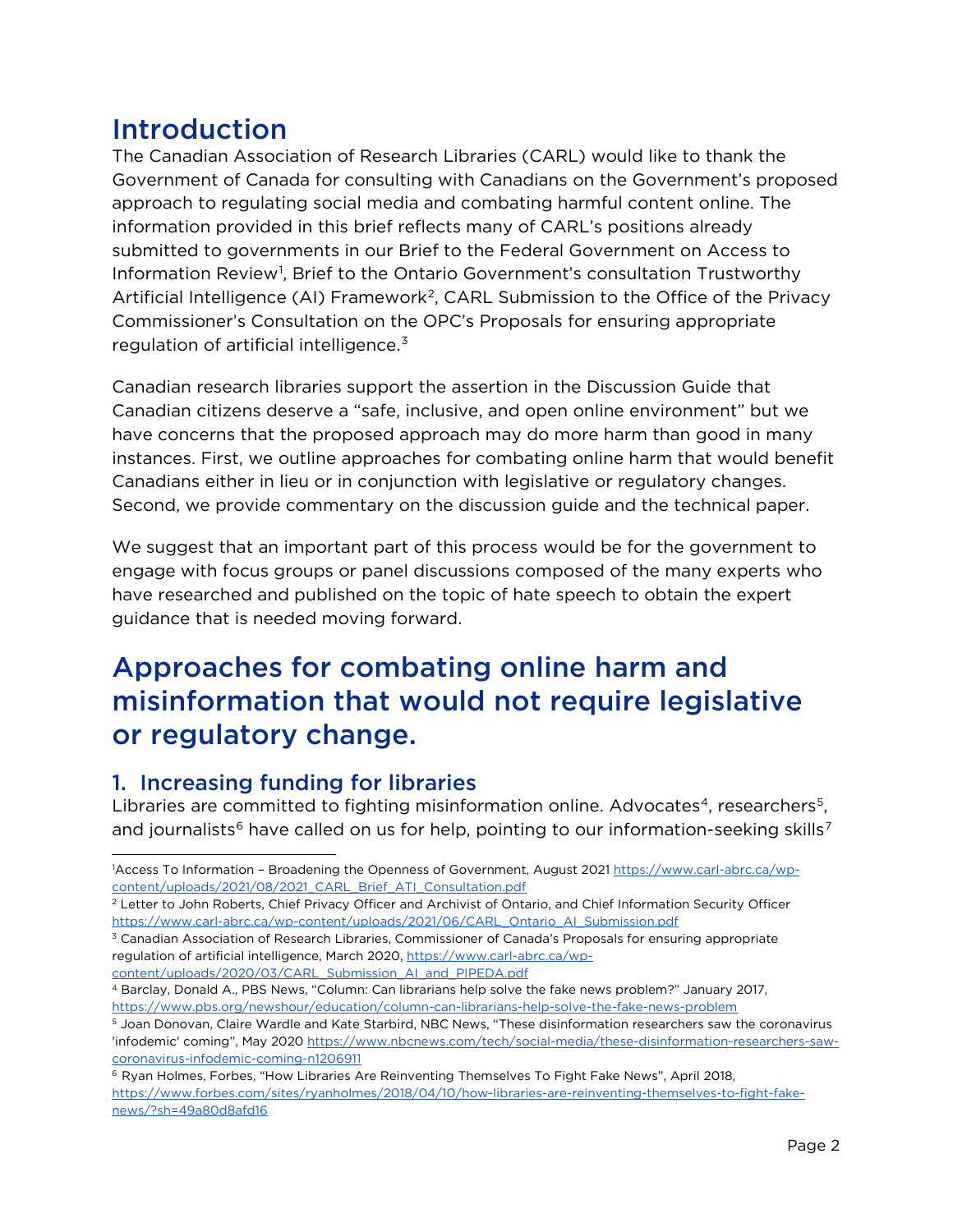and our position as trusted community leaders. This is further supported in a recent article in The Guardian where Joan Donovan, a misinformation scholar at Harvard, noted that "10,000 librarians''[8](#page-3-0) are needed to address the misinformation crisis.

Declining trust in the government and the mainstream media<sup>9</sup> have created a fertile environment for misinformation to spread. Much of this misinformation can be credited to far-right publications with billionaire backers, like The Epoch Times, or viral online cults like QAnon, but the problem is even more widespread. Misinformation also fills a social gap. Former QAnon adherent Lenka Perron told the New York Times<sup>[10](#page-3-2)</sup> about how, feeling abandoned by politicians and ignored by the media, she found emotional support among Q believers. The fact that so many are only able to find community among conspiracy theorists, whose narratives are frequently racist and anti-Semitic, raises serious concerns. Stories like Perron's demonstrate that the response to misinformation can't only be teaching people how to evaluate the news.

Misinformation researchers<sup>[11](#page-3-3)</sup> and librarians<sup>[12](#page-3-4)</sup> identify the rise of "Big Tech" whose algorithms promote the most incendiary voices as a major driver of misinformation online. Big Tech dominates the information landscape with billions of users, creates vectors of "fake news," and undermines librarians' ability to serve as information stewards. Librarians are simply not equipped to combat these issues when advertising and social media giants like Facebook and YouTube design their algorithms to encourage maximum engagement<sup>[13](#page-3-5)</sup> rather than accuracy or reliability. While platforms like Twitter are finally attempting to combat misinformation, corporations should not be allowed to serve as the sole arbiters of speech in a democracy.

One crucial tool for combating misinformation is to increase funding for Canada's libraries. All schools need a librarian. Universities and colleges need funding for

<span id="page-3-1"></span><sup>9</sup> Christy Somos, CTV News, "Only 53 per cent of Canadians trust core institutions, report says", January 2020, <https://www.ctvnews.ca/canada/only-53-per-cent-of-canadians-trust-core-institutions-report-says-1.4775238> 10 Sabrina Tavernese, The New York Times, "Trump Just Used Us and Our Fear': One Woman's Journey Out of

<span id="page-3-2"></span>QAnon", January 2021, <https://www.nytimes.com/2021/01/29/us/leaving-qanon-conspiracy.html>

<sup>7</sup> Nicole Higgins DeSmet, USA Today, "School librarians teach CRAAP to fight fake news", July 2017, [https://www.usatoday.com/story/news/nation-now/2017/07/25/school-librarians-teach-craap-fight-fake](https://www.usatoday.com/story/news/nation-now/2017/07/25/school-librarians-teach-craap-fight-fake-news/507105001/)[news/507105001/](https://www.usatoday.com/story/news/nation-now/2017/07/25/school-librarians-teach-craap-fight-fake-news/507105001/)

<span id="page-3-0"></span><sup>8</sup> Julia Carrie Wong, The Guardian, "Banning Trump won't fix social media: 10 ideas to rebuild our broken internet – by experts", January 2021 [https://www.theguardian.com/media/2021/jan/16/how-to-fix-social-media-trump-ban-free](https://www.theguardian.com/media/2021/jan/16/how-to-fix-social-media-trump-ban-free-speech)[speech](https://www.theguardian.com/media/2021/jan/16/how-to-fix-social-media-trump-ban-free-speech)

<span id="page-3-3"></span><sup>11</sup> Supra note 2, [https://www.nbcnews.com/tech/social-media/these-disinformation-researchers-saw-coronavirus](https://www.nbcnews.com/tech/social-media/these-disinformation-researchers-saw-coronavirus-infodemic-coming-n1206911)[infodemic-coming-n1206911](https://www.nbcnews.com/tech/social-media/these-disinformation-researchers-saw-coronavirus-infodemic-coming-n1206911)

<span id="page-3-4"></span><sup>&</sup>lt;sup>12</sup> Amy Carlton, American Libraries Magazine, " Libraries and Invasive Technology", January 2021 <https://americanlibrariesmagazine.org/blogs/the-scoop/libraries-and-invasive-technology/>

<span id="page-3-5"></span><sup>13</sup> Joan Donovan and Ahmed Khan, The Guardian, " Big tech was allowed to spread misinformation unchecked. Will Biden hold them accountable?" January 2021,

[https://www.theguardian.com/technology/commentisfree/2021/jan/27/qanon-facebook-google-twitter](https://www.theguardian.com/technology/commentisfree/2021/jan/27/qanon-facebook-google-twitter-misinformation-big-tech)[misinformation-big-tech](https://www.theguardian.com/technology/commentisfree/2021/jan/27/qanon-facebook-google-twitter-misinformation-big-tech)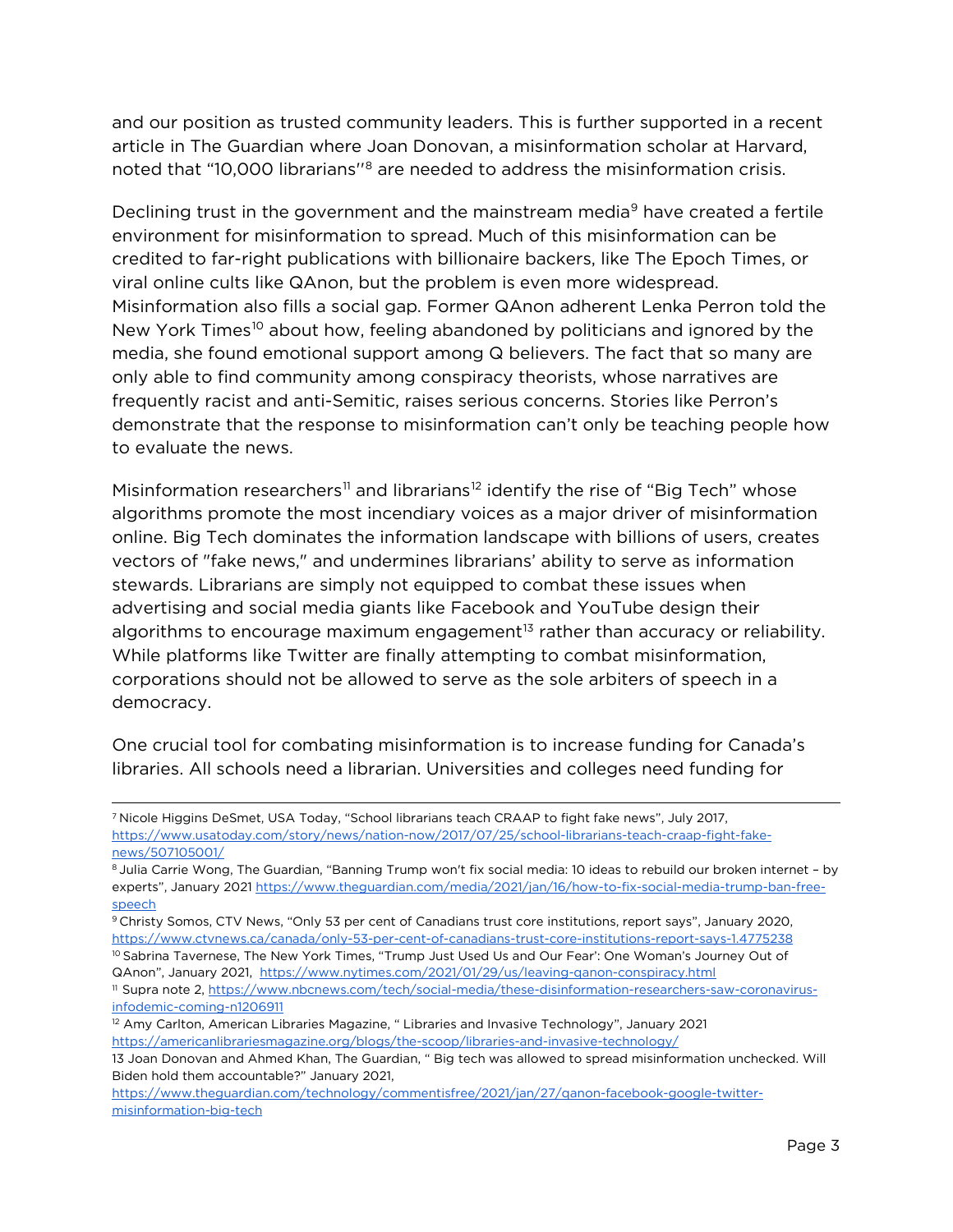library staffing to help improve information literacy and to invest in resources and infrastructure that accelerates the shift towards Open Science and Open Access publishing, improving access to reputable and verifiable information online. Municipalities must invest in the things that help build communities -- housing, parks, schools, recreation facilities, and, of course, libraries. Libraries are also the only source of internet access for many Canadian citizens. In a 2011 report from OCLC, researchers found that Canadian public libraries supported 3.2 million free wi-fi connections annually with internet use through library workstations surpassing 18 million. Access to the internet was declared a human right by the United Nations in 2016. With this in mind, the Canadian government should make universal broadband an expedited priority, and fund library internet access.

Librarians are ready to bring our skills and values to this fight. We just need adequate and maintained funding in order to ensure that we have the resources to do so.<sup>[14](#page-4-1)</sup>

#### <span id="page-4-0"></span>2. Curtail monopolistic social media platforms

As noted above, the Big Tech social media platforms like those identified in the discussion paper (e.g. Facebook, Instagram, Twitter, YouTube, TikTok, Pornhub) are designed for maximum engagement, promoting the most inflammatory opinions and voices and creating vectors of fake news. The impact of these design choices is compounded by the monopolistic tendencies of these companies, giving them unprecedented control over the content that Canadians access on the Internet. In a recent blog post, Cory Doctorow uses the example of Facebook, in that the company has grown exponentially in size through "a history of anticompetitive mergers – Whatsapp, Instagram, Onavo and more – based on fraudulent promises to antitrust regulators". Doctorow notes that through this practice, "FB set out to acquire a monopoly and extract monopoly rents from advertisers and publishers, with a pathological indifference to how these frauds would harm others".[15](#page-4-2) He goes on to demonstrate, using the example of Facebook's legal challenges to Adobserver, that the company is actively hostile towards organizations that try and ensure that they are accountable in their promises to limit misinformation through labelling political ads and blocking paid disinformation.[16](#page-4-3)

In order to effectively combat online harm, Canada must closely examine the anticompetitive and monopolistic practices of these Big Tech companies. Big Tech must be held accountable and must face actual consequences for the harm that they inflict.

<span id="page-4-1"></span><sup>&</sup>lt;sup>14</sup> This section was adapted, with permission, from an unpublished article on misinformation and libraries drafted by members of the Library Freedom Project.

<span id="page-4-2"></span><sup>&</sup>lt;sup>15</sup> Doctorow, Cory. Facebook algorithm boosts pro-Facebook news. 22 Sept. 2021. <https://pluralistic.net/2021/09/22/kropotkin-graeber/#zuckerveganism>

<span id="page-4-3"></span><sup>&</sup>lt;sup>16</sup> Doctorow, Corpy. Facebook escalates war on accountability. 5 Aug 2021. <https://pluralistic.net/2021/08/05/comprehensive-sex-ed/#quis-custodiet-ipsos-zuck>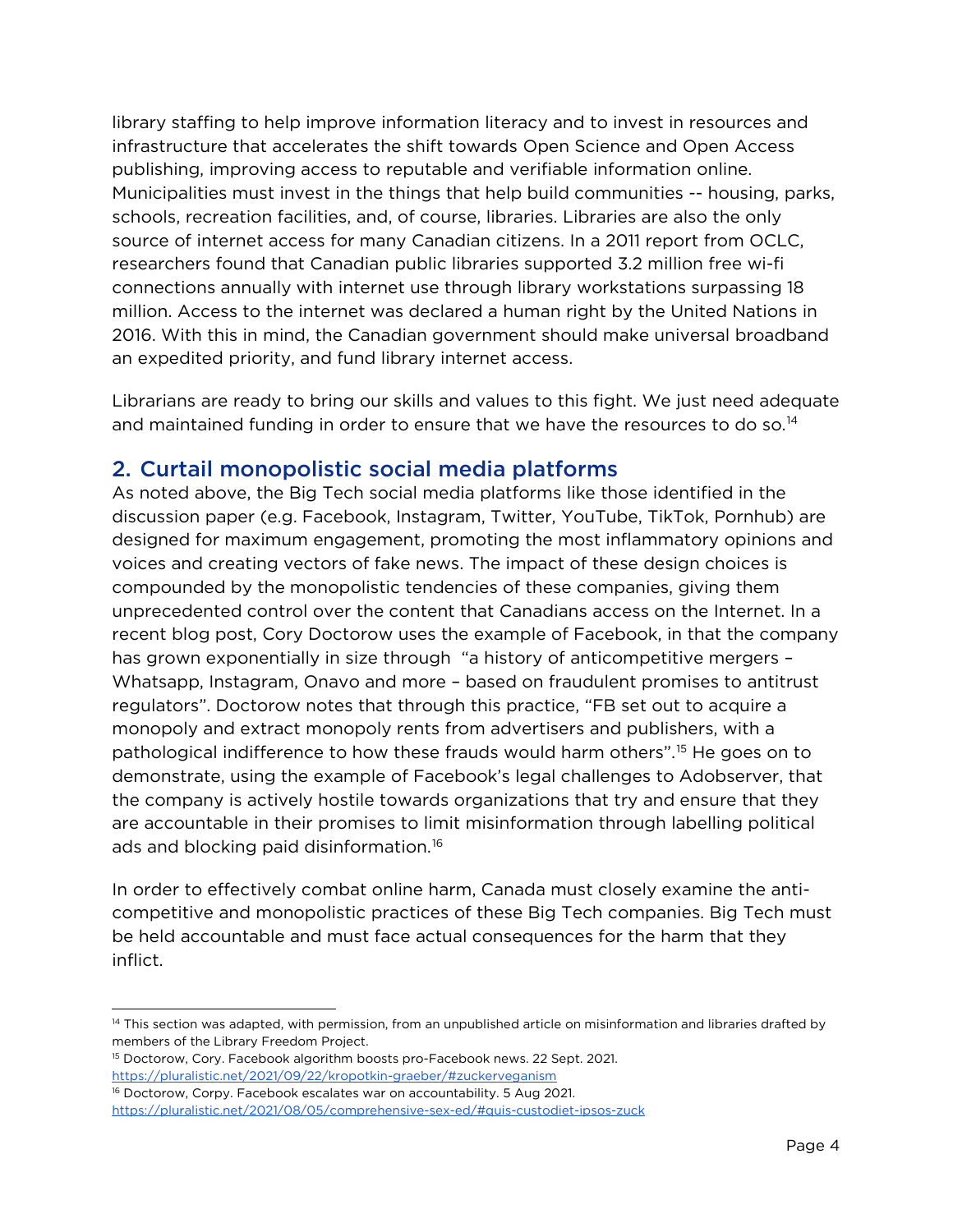### <span id="page-5-0"></span>Commentary on the Discussion Guide and the Technical Paper

#### <span id="page-5-1"></span>3. Penalties for non-compliance

Our comments on the monopolistic tendencies in Big Tech directly relate to the significant penalties for non-compliance that have been outlined in the Discussion Paper. As with the GDPR, deep pockets and vast resources are required to comply with the complicated and onerous requirements in the proposed online harm legislation. Research libraries appreciate that the online services that we offer appear to fall outside of the proposed legislation, but we also feel that it is important to ensure that organizations that represent the public interest like Wikipedia, the Internet Archive, Project Gutenberg and others are also exempted. These organizations would likely not have the resources to comply, are not actively promoting online harm, and include much content that can be used to combat the spread of misinformation. Forcing them to comply with these requirements may actually force them to stop operations in Canada, further cementing the dominance and control that big tech has over the contents on the internet. As noted by Doctorow, new internet regulations like the General Data Protection Regulation (GDPR) have "done more to enshrine Big Tech's dominance than the decades of lax antitrust enforcement that preceded them. This will have grave consequences for privacy, free expression and safety."[17](#page-5-3)

#### <span id="page-5-2"></span>4. Guarding against the over-removal of content

CARL is concerned that the proposed approach may result in the significant overremoval of content. Without any measures to compel platforms to mitigate such overreach, this loss of content will harm the public historical record as well as small, independent content producers that depend on these platforms.

In comments that we submitted to the government that relate to the right to be forgotten (RTBF), we note that, any such right must:

- Aim to balance an individual's right to privacy with others' freedom of expression.
- Protect from the over-removal of content.
- Respect the integrity of the historical record.<sup>[18](#page-5-4)</sup>

<span id="page-5-3"></span><sup>17</sup> Doctorow, Cory. Regulating Big Tech makes them stronger, so they need competition instead. The Economist. Jun 6, 2019. [https://www.economist.com/open-future/2019/06/06/regulating-big-tech-makes-them-stronger-so-they](https://www.economist.com/open-future/2019/06/06/regulating-big-tech-makes-them-stronger-so-they-need-competition-instead)[need-competition-instead](https://www.economist.com/open-future/2019/06/06/regulating-big-tech-makes-them-stronger-so-they-need-competition-instead)

<span id="page-5-4"></span><sup>&</sup>lt;sup>18</sup> CARL response to Modernizing Privacy in Ontario Empowering Ontarians and Enabling the Digital Economy. [https://www.carl-abrc.ca/wp-content/uploads/2021/09/2021\\_CARL\\_Response\\_Mondernization\\_Privacy\\_Ontario.pdf](https://www.carl-abrc.ca/wp-content/uploads/2021/09/2021_CARL_Response_Mondernization_Privacy_Ontario.pdf)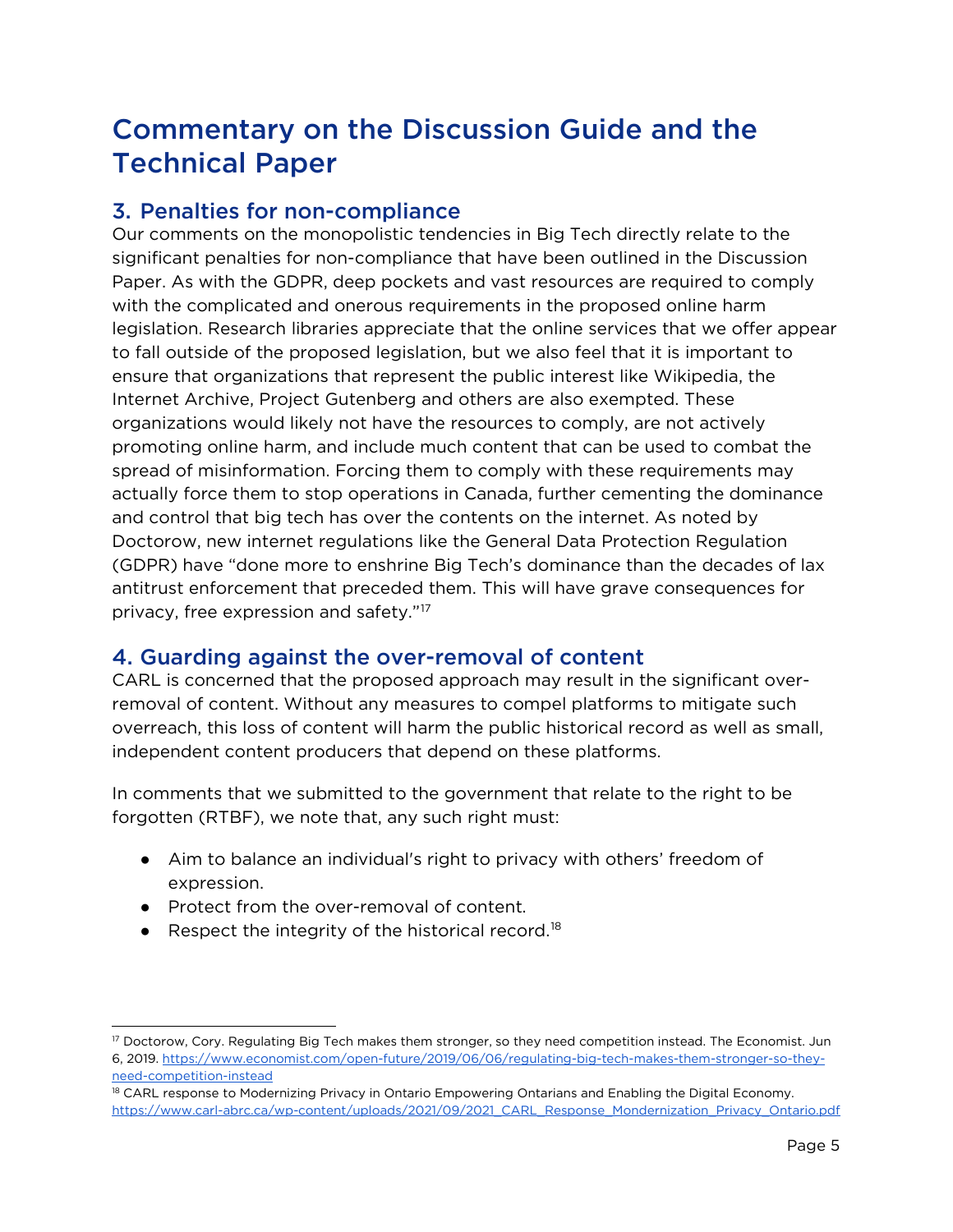These three principles are also very relevant in this context. Over-removal in a RTBF regime or in an online harm regime as described will impact individual freedom of expression rights, increase the spectre of censorship and damage the historical record. This final point is of paramount importance to libraries. Information on the Internet may have future value for both the public and for researchers and we believe that an expert assessment of the impact of the removal on the historical record should form part of every decision to remove information from the internet.

Canadian libraries are also concerned that the proposal requires the use of algorithmic filters and AI driven tools to facilitate the removal of content. These problems are exacerbated by the 24-hour removal timelines and massive penalties for companies that fail to remove banned content. This will all-but guarantee that the system will lead to the mass removal of content. In addition, with no penalties in place for companies that over-remove content, there will be no incentive to restore content that was removed erroneously.

As noted in the commentary by Matt Hatfield from Open Media,

The more our government leans on platforms to remove content quickly through this legislation, the more they'll have to rely on algorithms that will flag for removal satire and humour, documentation of human rights abuses and attacks, sex education and voluntary sexual expression, conversation within marginalized communities about their experience, and more— not just the intended targeted hateful or violent content. Even if a human reviewer needs to approve the algorithm's suggestion, the legal incentives and limited time they have to make a decision will encourage removing all but the most obviously innocuous types of flagged content.<sup>[19](#page-6-0)</sup>

Canadian libraries have tangible examples of how algorithmically driven removal tools controlled by private companies can impact the public record. For example, the University of Calgary Copyright Office discovered that Leni Riefenstahl's 1935 documentary "Triumph of the Will", was removed from YouTube shortly following the announcement of its new standards, claiming it fell under the category of "videos that promote or glorify Nazi ideology, which is inherently discriminatory,...".<sup>[20](#page-6-1)</sup> This film is used in many history classes across the country to study nazi Germany, and is an important historical artifact.

The use of AI for monitoring and removing online content goes against the very premise of net neutrality, something that the Canadian government formally

<span id="page-6-0"></span><sup>&</sup>lt;sup>19</sup> A First Look at Canada's Harmful Content proposal. [https://openmedia.org/article/item/a-first-look-at-canadas](https://openmedia.org/article/item/a-first-look-at-canadas-harmful-content-proposal)[harmful-content-proposal](https://openmedia.org/article/item/a-first-look-at-canadas-harmful-content-proposal)

<span id="page-6-1"></span><sup>&</sup>lt;sup>20</sup> YouTube Pulls 'Triumph of the Will' for Violating Hate Speech Policy <https://www.indiewire.com/2019/06/youtube-hate-speech-policy-triumph-of-the-will-1202147879/>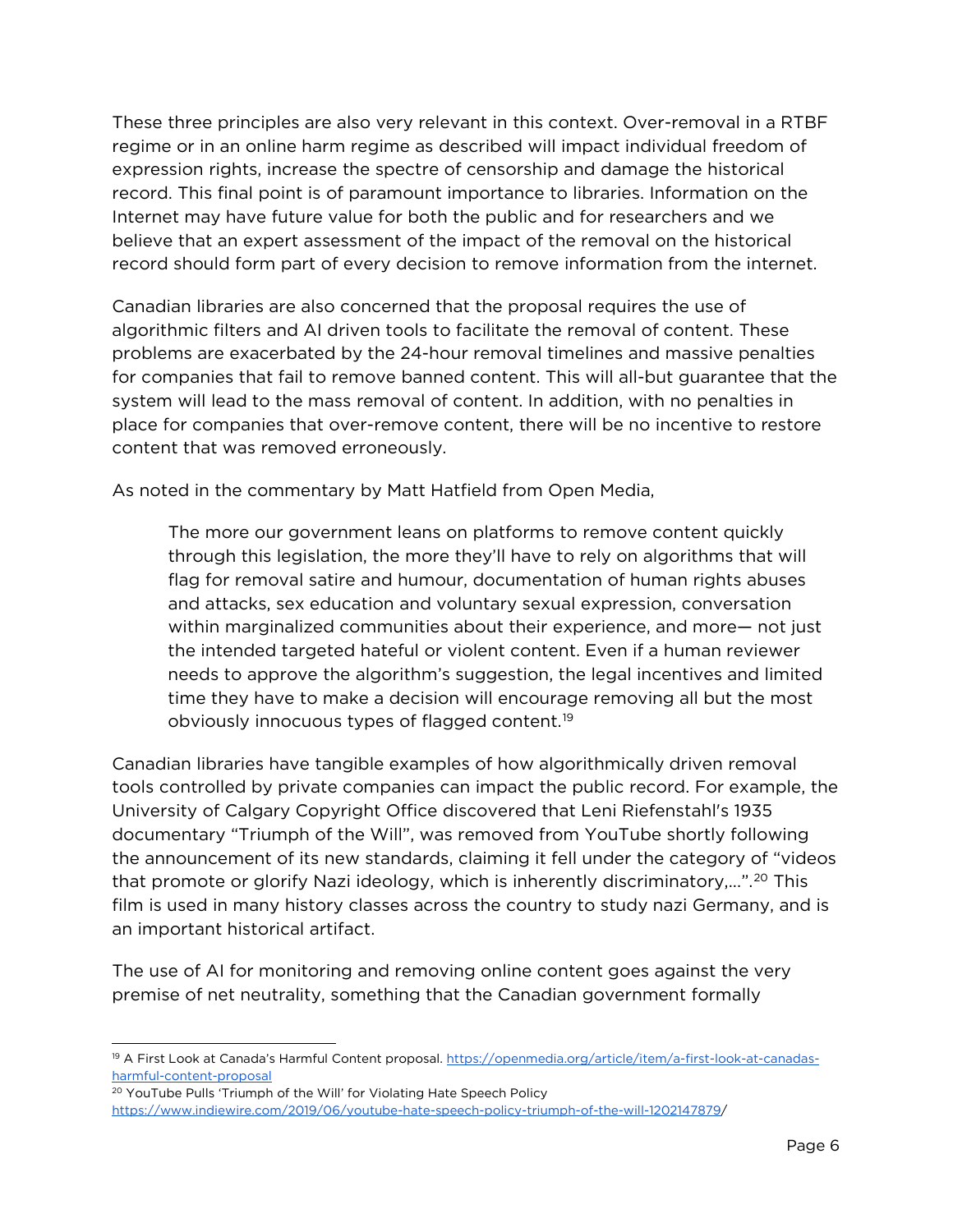recognized in a motion in parliament in 2018.<sup>[21](#page-7-1)</sup> Further supporting the government's adoption in Parliament, the Canadian Telecommunications Act - S.C. 1993, c. 38, specifically has safeguards embedded within legislation against discrimination and content control:

- Canadian Telecommunications Policy, 7 (a) to facilitate the orderly development throughout Canada of a telecommunications system that serves to safeguard, enrich and strengthen the social and economic fabric of Canada and its regions; $22$
- Section 36 Except where the Commission approves otherwise, a Canadian carrier shall not control the content or influence the meaning or purpose of telecommunications carried by it for the public. $23$

By implementing a system that is charged with broad, sweeping reviews of high level content with the intention of removal goes against current Canadian legislation, the principle of net neutrality, and has the potential to jeopardize intellectual freedom, "especially those who may have specific needs or come from groups which are marginalized or subject to discrimination"[.24](#page-7-4)

#### <span id="page-7-0"></span>5. Expected Effects on Marginalized Communities

The increasing use of AI to identify and remove content brings with it a myriad of concerns related to privacy, some of which are human rights (by reinforcing bias and systemic racism) and transparency in decision making.<sup>[25](#page-7-5)</sup> Increasingly, discussions related to the ethical use of AI technology and algorithms come into play, but the more complex the algorithm, the more opaque the decision making process becomes and inherently leads to greater racial biases. $26$  These biases have significant implications for marginalized communities.

Examples of this type of bias can be seen in methods such as "predictive policing technologies that use historical and real time data to predict when and where a crime is most likely to occur or who is most likely to engage in or become a victim of criminal activity."[27](#page-7-7) This is further demonstrated in findings by researchers at

[https://www.ourcommons.ca/members/en/john-oliver\(88881\)/motions/9630989](https://www.ourcommons.ca/members/en/john-oliver(88881)/motions/9630989) 

<https://www.ohchr.org/Documents/Issues/Opinion/ContentRegulation/IFLA.docx>

<span id="page-7-1"></span><sup>21</sup> M-168 Net Neutrality, 42nd Parliament, 1st Sessions, Decision: Agreed To (May 2018),

<span id="page-7-2"></span><sup>22</sup> Telecommunications Act S.C. 1993, c. 38[, https://laws-lois.justice.gc.ca/eng/acts/t-3.4/page-1.html#h-459827](https://laws-lois.justice.gc.ca/eng/acts/t-3.4/page-1.html#h-459827)  $23$  Ihid

<span id="page-7-4"></span><span id="page-7-3"></span><sup>&</sup>lt;sup>24</sup> Comments by the International Federation Of Library Associations And Institutions (IFLA) to the Content Regulation in the Digital Age 2018 Human Rights Council Report

<sup>25</sup> Modernizing Canada's Privacy Act, Brief by the Canadian Association of Research Libraries (2021),

<span id="page-7-6"></span><span id="page-7-5"></span>[https://www.carl-abrc.ca/wp-content/uploads/2021/02/210212\\_CARL\\_Brief\\_Modernizing\\_Canada\\_Privacy\\_Act.pdf](https://www.carl-abrc.ca/wp-content/uploads/2021/02/210212_CARL_Brief_Modernizing_Canada_Privacy_Act.pdf) <sup>26</sup> Richardson, Rashida and Schultz, Jason and Crawford, Kate, Dirty Data, Bad Predictions: How Civil Rights

Violations Impact Police Data, Predictive Policing Systems, and Justice (February 13, 2019). 94 N.Y.U. L. REV. ONLINE 192 (2019), Available at SSRN:<https://ssrn.com/abstract=3333423>

<span id="page-7-7"></span><sup>27</sup> Nani Jansen Reventlow, How Artificial Intelligence Impacts Marginalised Groups, Digital Freedom Fund, May 2021, <https://digitalfreedomfund.org/how-artificial-intelligence-impacts-marginalised-groups/>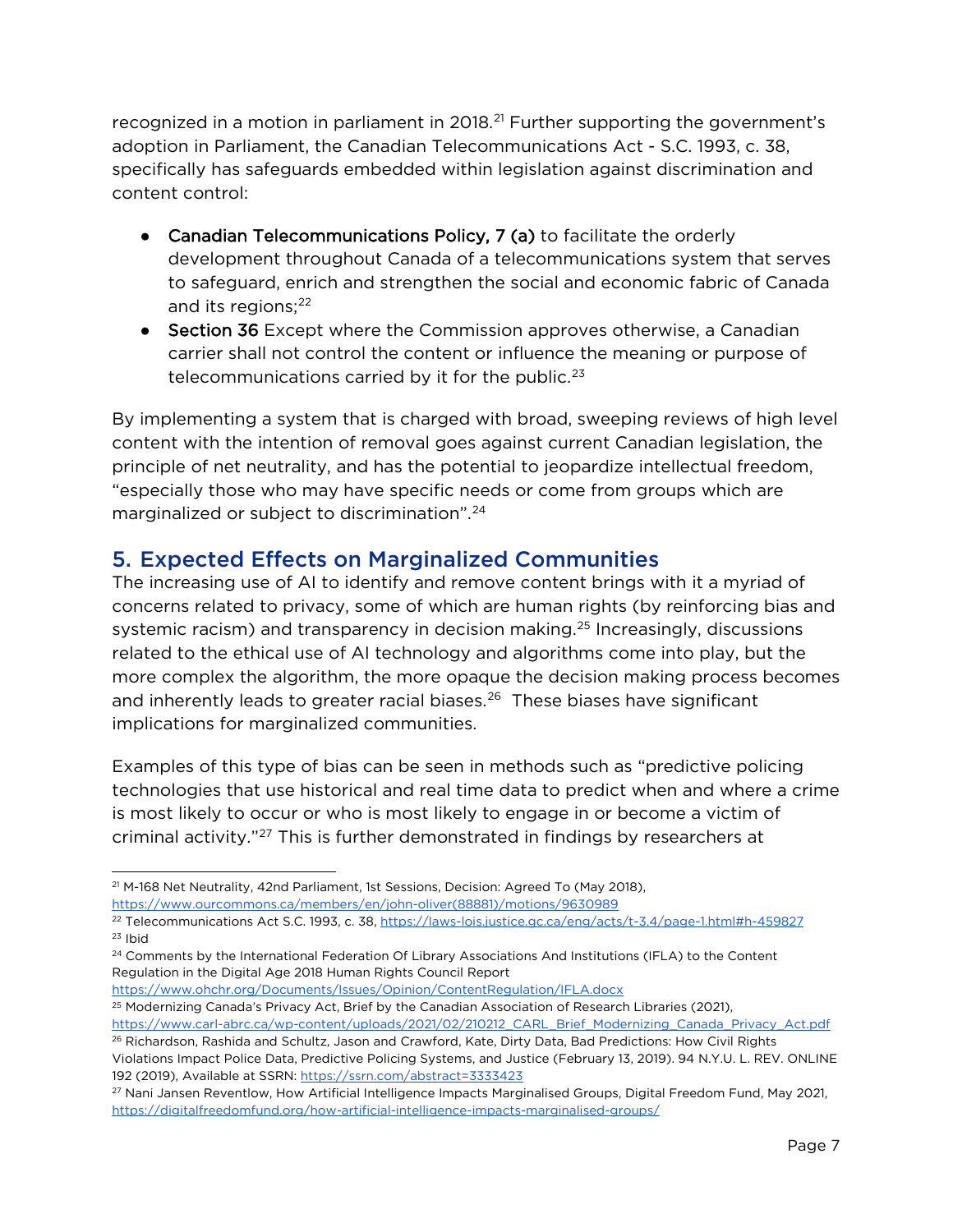Stanford University and McMaster University using GPT-3, an AI system that generates text. The researchers explored the capabilities of the algorithms to generate jokes based on partial sentences entered for analysis. It resulted with the use of the word "Muslim" persistently resulting in generating violent text.<sup>[28](#page-8-1)</sup> These examples display the potential for algorithms to predict potential harms deriving from biased algorithms that could not only remove content by, and about, marginalized communities from the internet unnecessarily, but also provide unwarranted and erroneous information about specific communities to policing agencies.

Another flaw in this system is that individuals and groups that promote racism and hate speech can use the reporting systems on these platforms to silence marginalized communities. Creating a legal framework that imposes quick turnaround times for the removal of content and leaves the responsibility for compliance to the online communication service provider (OCSP) will result in accounts being blocked and posts being removed. This enables bad actors to attack views that they oppose, thereby causing a more harmful experience for marginalized communities as opposed to providing a safe space for sharing viewpoints and discussion.

#### <span id="page-8-0"></span>6. Potential impact of new regulators and dependance on law enforcement

The government proposal would create an administratively burdensome process overseen by a powerful new regulatory body that effectively has the authority to broadly interpret what qualifies as harmful content and determine sanctions, including significant financial penalties, based on its analysis.

As noted by Michael Geist:

"The new commissioner would be empowered to hold hearings on any issue, including non-compliance or anything that the Commissioner believes is in the public interest. The Digital Safety Commissioner would have broad powers to order the OCSs "to do any act or thing, or refrain from doing anything necessary to ensure compliance with any obligations imposed on the OCSP by or under the Act within the time specified in the order."<sup>29</sup>

While the Digital Recourse Council of Canada will provide Canadians with a last chance review of their case, the likelihood of delays and a long-drawn-out review

<span id="page-8-1"></span><sup>&</sup>lt;sup>28</sup> Abubakar Abid, Maheen Farooqi and James Zou, "Large language models associate Muslims with violence", Nature Machine Intelligence | VOL 3 | June 2021 | 461–463 | https://doi.org/10.1038/s42256-021-00359-2

<span id="page-8-2"></span><sup>&</sup>lt;sup>29</sup>Picking Up Where Bill C-10 Left Off: The Canadian Government's Non-Consultation on Online Harms Legislation, <https://www.michaelgeist.ca/2021/07/onlineharmsnonconsult/>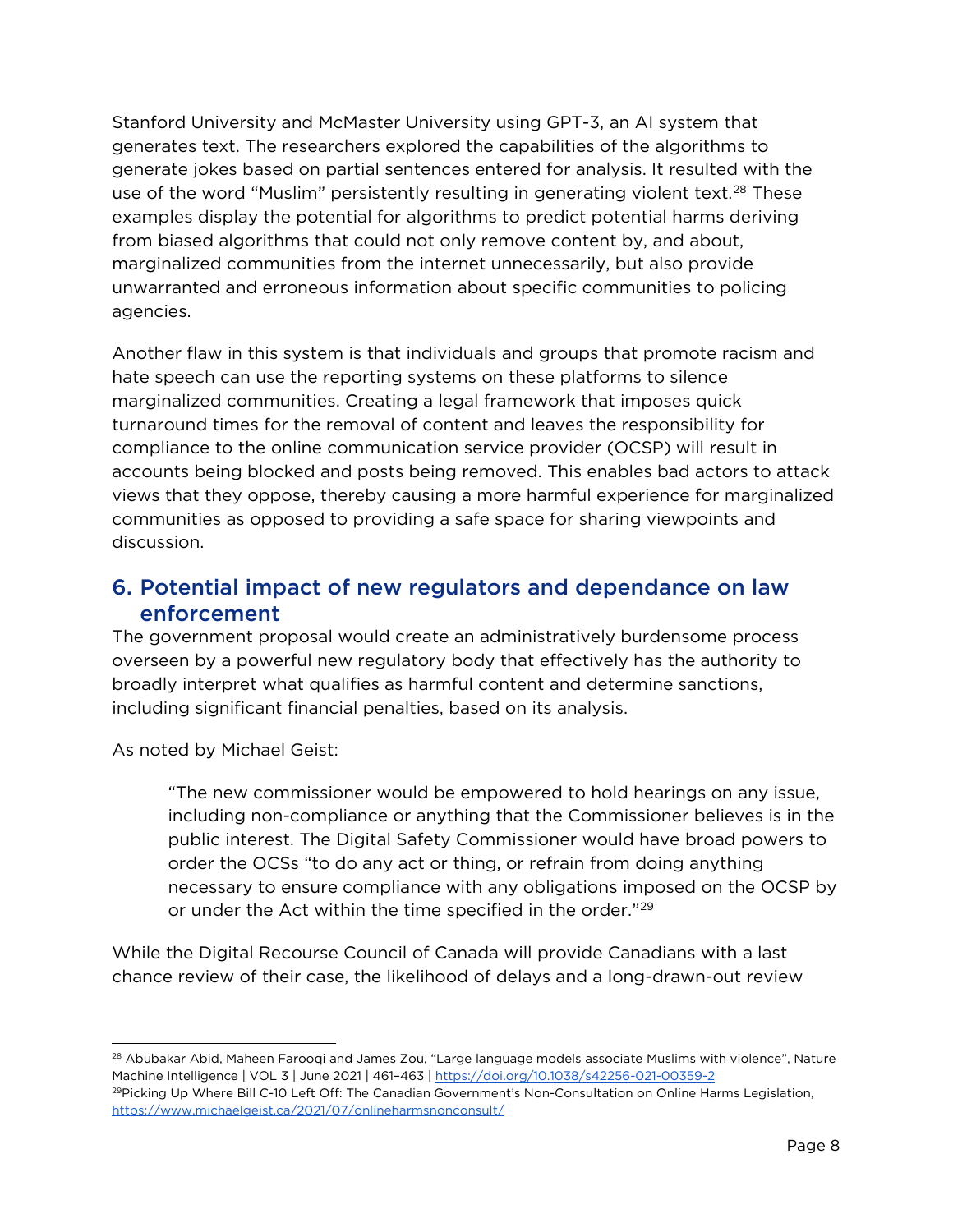process followed by binding decisions could result in content and OCS's being in limbo for years.

The proposed approach also includes mandatory reporting requirements to law enforcement and record retention by OCSPs but lacks provisions that would ensure users' privacy rights. Furthermore, the Digital Safety Commissioner would be granted overarching inspection powers of OCSPs and related companies, the ability to order website blocking and impose other obligations and penalties on OCSPs, with hearings potentially held in secret.

Reporting requirements to the RCMP and CSIS raise particular concerns. Protecting children and vulnerable and marginalized communities from online harm is a priority, however, the resulting regulation must include clear transparent protocols that prevent a surveillance state and mis-categorization of individuals. As Open Media has noted, "this proposal will create an unprecedented system of online surveillance of ordinary people in Canada and normalize the removal of much entirely lawful online speech. It won't make online spaces safer or more pleasant, and it is likely to hurt folk with marginalized identities the most."<sup>[30](#page-9-1)</sup>

To complicate these issues even further, platforms will be required to report content they remove directly to law enforcement, including the RCMP and CSIS. Under this regime, users will not be made aware they have been reported, and there is nothing identified in this consultation that would regulate how that information is used by law enforcement with the information received. With the proposed methods in managing information and the serious problems raised earlier in this brief with regards to overremoval of content, biases in automated decision making, and the requirement for immediate removal of content without measured judgement, this leaves Canadians exposed to unnecessary and unwarranted policing with little or no recourse by individuals.

## <span id="page-9-0"></span>Conclusion

Canadian research libraries agree that Canadian citizens deserve a "safe, inclusive, and open online environment" but the proposed approach to regulating social media and combating harmful content online needs a great deal of critical thinking and caution. CARL is available to discuss the issues and recommendations detailed above.

CARL is the voice of Canada's research libraries. Our members include Canada's twenty-nine largest university libraries and two federal institutions. CARL enhances

<span id="page-9-1"></span><sup>30</sup> A First Look at Canada's Harmful Content Proposal[, https://openmedia.org/article/item/a-first-look-at-canadas](https://openmedia.org/article/item/a-first-look-at-canadas-harmful-content-proposal)[harmful-content-proposal](https://openmedia.org/article/item/a-first-look-at-canadas-harmful-content-proposal)